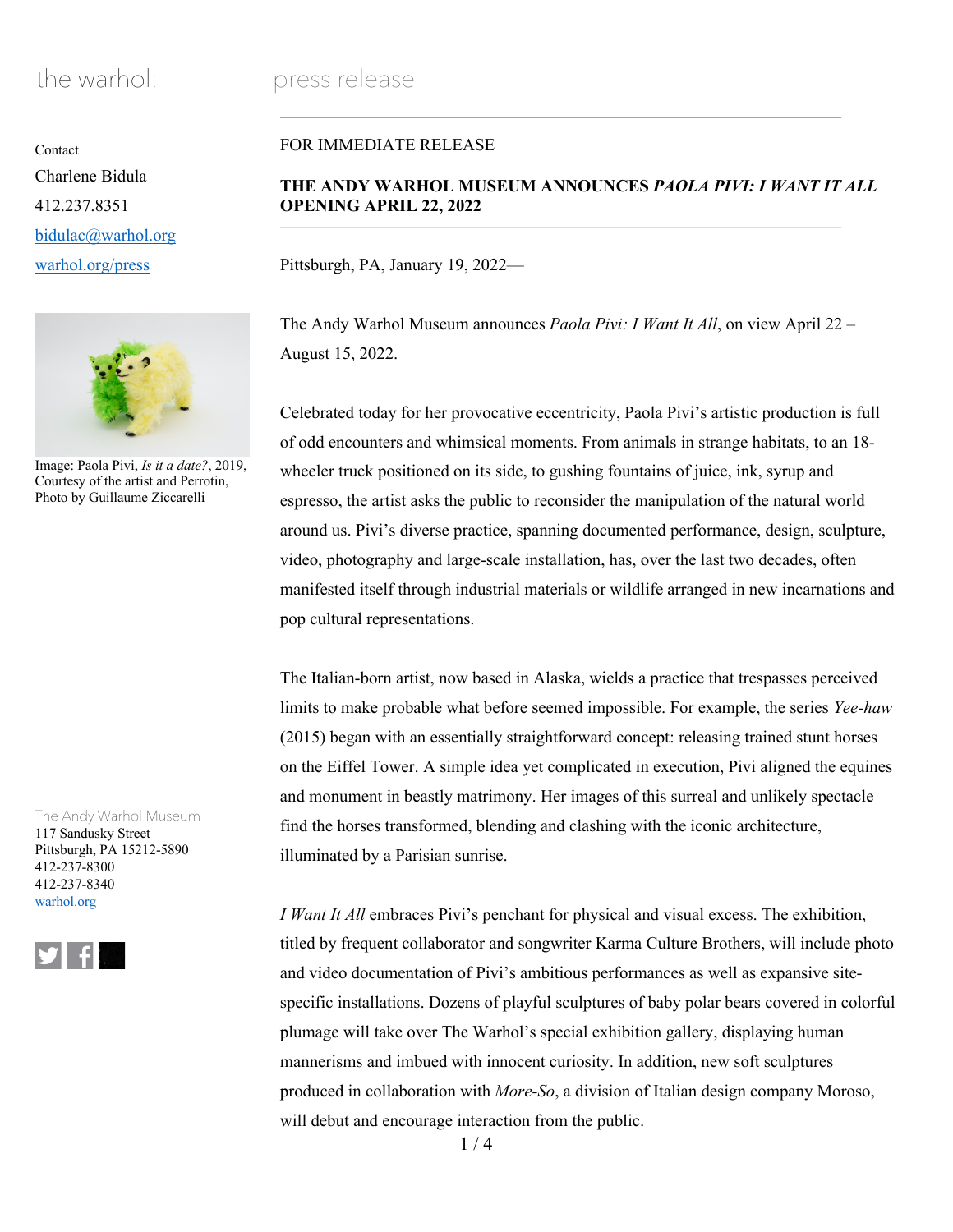Responding to Andy Warhol's legacy, Pivi is organizing a new commission with The Warhol. An installation will be made from 250 pairs of shoes, of which 125 pairs will remain pristine and unworn, while the other 125, identical matches to the first batch, will be heavily worn. When the exhibition opens in 2022, all the footwear will be secured to the wall like trophies, emphasizing the performative labor and the daily life from each individual from the past year. Pivi adds, "I am particularly excited about working with shoes. It brings me back to Andy's fascination for shoes and for people. He always had an intimate connection with the others he surrounded himself with, as if highlighting who they were and what they did, in a way that, in my perception, was voluptuous. In the same way, the individually worn shoes will be displayed collectively and I will add the unworn identical shoes, as a flashback, to what it was before, and to what would have been without the lifecycle of each individual participant."

Pivi's exploration of the nature and, in many cases, its manipulation by humans for beauty, function or profit is timely and relevant, as mankind continues to impact the Anthropocene. At the same time, the joy infused in her work will also trigger feelings of delight, as our global community continues to navigate through and recover from the COVID-19 pandemic. Opening on Earth Day, (April 22, 2022), the exhibition will also include a series of related programming including a book launch and an ornithology fieldtrip with scientist Nick Liadis.

"I'm thrilled the museum has an opportunity to work with such an internationally acclaimed artist like Paola Pivi," said said José Carlos Diaz, chief curator. "I think that her creativity and curiosity responds to everyday life and adds a touch of magic to it."

Born in Italy in 1971, Pivi studied at the Brera Academy of Fine Arts, Milan. She has been the subject of numerous solo exhibitions including *25,000 Covid Jokes (It's not a joke),* Chapelle du Centre de la Vielle Charité, France (2021); *We are the Alaskan tourists*, Arken Museum, Denmark (2020); *World Record*, MAXXI Museo nazionale delle arti del XXI secolo, Italy; *Art with a view*, The Bass Museum, Miami Beach (2018); *I did it again,* Savannah College of Art and Design (2018); *I am tired of eating fish,* LaRinascente, Italy (2017); *Ma'am,* Dallas Contemporary (2016); *Tulkus 1880 to 2018*, FRAC Bourgogne, France (2014); *You started it ... I finish it*, National Gallery of Victoria, Australia (2014); *Share, but it's not fair,* Rockbund Art Museum, China (2012); *How I Roll*, Public Art Fund New York (2012); *It's a cocktail party,* Portikus, Germany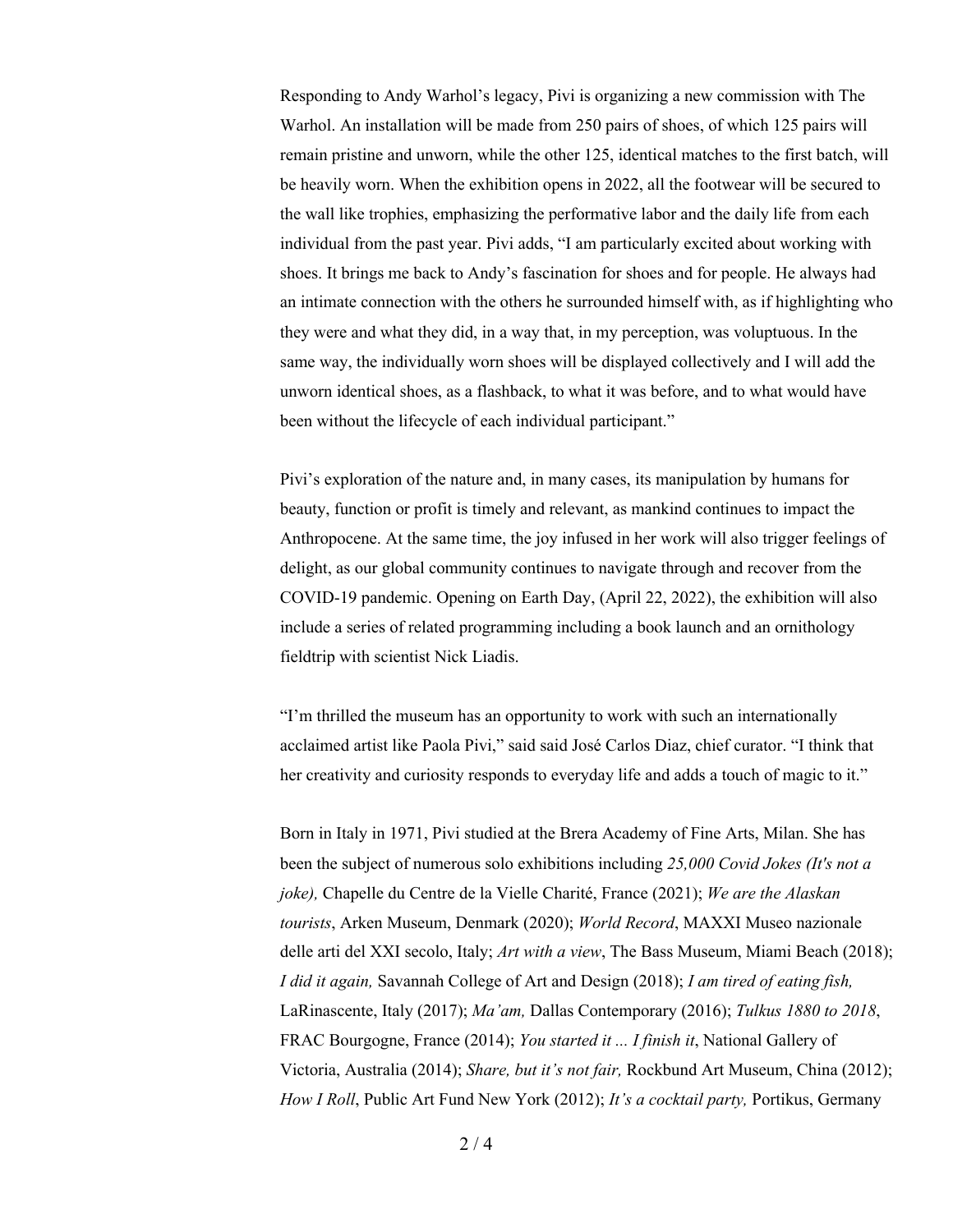(2008); *It just keeps getting better*, Kunsthalle Basel, Switzerland (2007); *My religion is kindness. Thank you, see you in the future*, Fondazione Trussardi, Italy (2006).

Pivi has exhibited internationally at institutions including Palais de Tokyo, Musée d'Art Moderne de la Ville de Paris, Centre Pompidou, France; Fondazione Prada, Biennale di Venezia, Italy; Hamburger Bahnhof – Museum für Gegenwart, Germany; Whitechapel Gallery, Tate Modern, United Kingdom; Malmö Konsthall, Sweden; MOMA PS1, New York; and the Yokohama Triennale, Japan.

The exhibition coincides with the upcoming publication *Paola Pivi*, edited by Justine Ludwig, executive director of Creative Time, published by Phaidon in association with The Andy Warhol Museum; Anchorage Museum, Alaska; The Bass Museum of Art, Miami Beach; [mac] musée d'art contemporain de Marseille; and MAXXI Museo Nazionale delle arti del XXI secolo, Rome. The monograph, the most extensive to this date on the artist's work, features more than 250 images, including previously unpublished work, together with five newly commissioned essays giving insight and perspective on her diverse body of work.

*Paola Pivi: I Want It All* is organized by José Carlos Diaz, chief curator at The Warhol.

*Paola Pivi: I Want It All* is generously supported by The Fine Foundation. Special thank you to Moroso and Perrotin, New York.

The Warhol receives state arts funding support through a grant from the Pennsylvania Council on the Arts, a state agency funded by the Commonwealth of Pennsylvania; the National Endowment for the Arts, a federal agency; and The Heinz Endowments. Further support is provided by the Allegheny Regional Asset District.